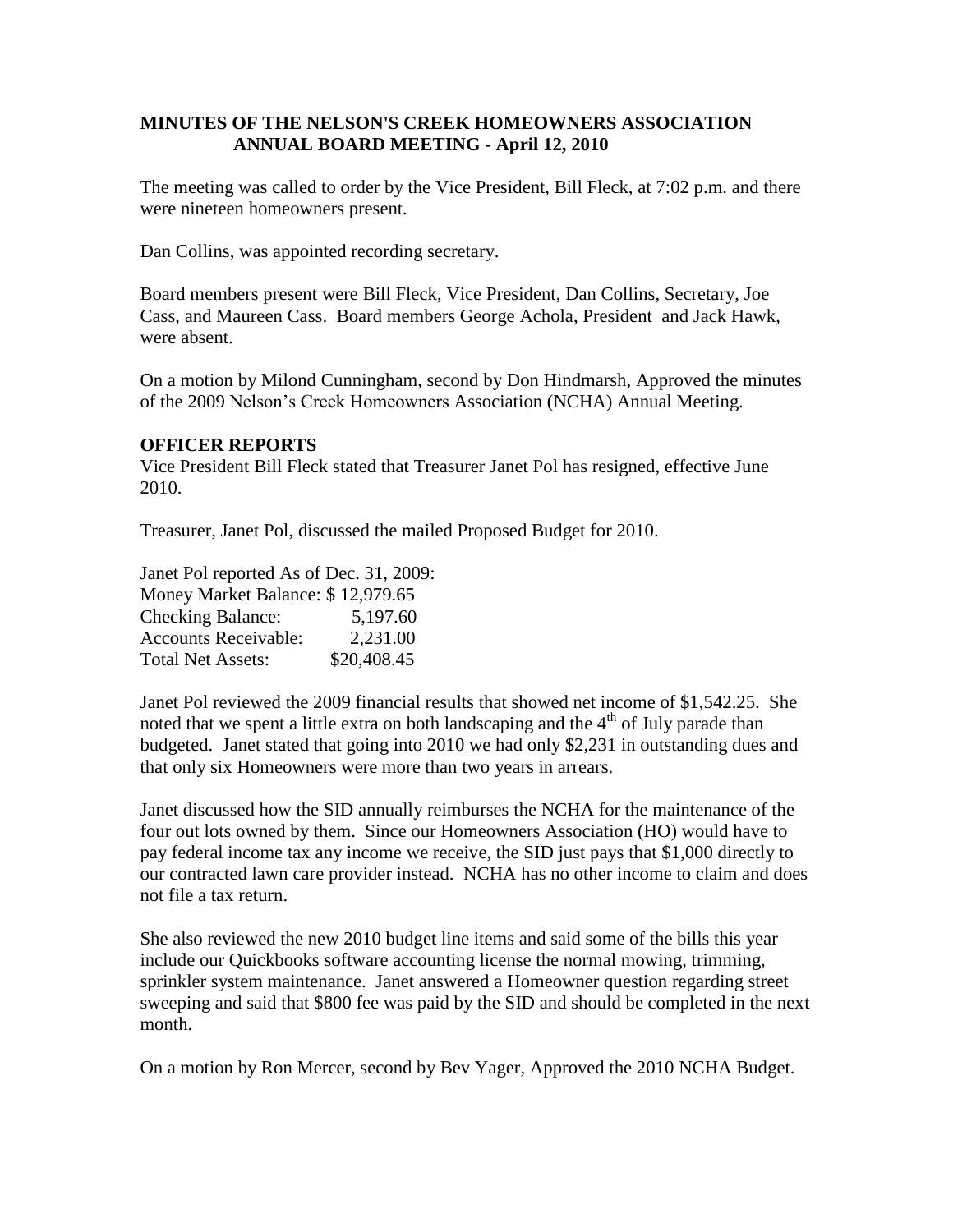Bill Fleck asked the Homeowners present to give Janet a round of applause for her dedication and service to NCHA.

### **SID NEWS** - Janet Pol , Board Member

Janet stated that Lamp Rynearson will again be out aggressively marking any streets that need concrete repairs. The SID is very aware that if & when we are annexed by the city, street repairs may lag and we want to proactively replace as much bad concrete as possible. A homeowner asked about a hole in a street and Janet stated that likely it would be marked within the next few weeks for replacement.

The question of annexation came up and Janet answered that nothing is pending at this time.

A homeowner remarked about the Grant street stop sign and people who fail to stop there. Another homeowner asked about the need to increase the severity of our speed bumps, in order to slow down traffic. Janet stated that the SID requested a County Engineer study, which was performed while Picotte grade school was in session and found that speeds were reasonable. Also the existing speed tables are within inches of correctness and the cost to replace would be approximately \$75,000. Therefore the SID Board decided to not replace the speed devices at this time. There are many issues to replacing a speed bump including what type a calming device (like round abouts, chicanes), the cost, and snow removal. The SID will continue to study this issue.

A homeowner asked about our speed bums and Janet stated that other area bumps are better slowing traffic because their angles are sharper than in Nelson's Creek. She stated that Nelson's Creek speed bumps are made of asphalt, which tend to flatten over time. The cost to replace our current speed bumps, would simply be prohibitive at this time Janet stated that the SID meets the  $2<sup>nd</sup>$  Wednesday of every month at the Picotte library. All Homeowners are welcome to attend and she will check with Counsel to see if their minutes may be posted on the NCHA website.

A Homeowner asked about the NCHA signage and what would happen to it with the upcoming widening project for  $144^{\text{th}}$  & Blondo Streets. Janet stated that in theory the County would take the signage down and then the replacement would be up to the NCHA.

## **UNFINISHED BUSINESS – None**

# **NEW BUSINESS**

#### **Elections**

Vice President Bill Fleck stated that we have three open Board positions and that current Board members Maureen Cass and Dan Collins are running for re-election. In addition Jeff Busch also requested his name be placed in nomination. There be no other nominations from the floor, On a motion by Don Hindmarsh, second by Cyndi Roy, Approved to cast a unanimous ballot in favor of those candidates running for election.